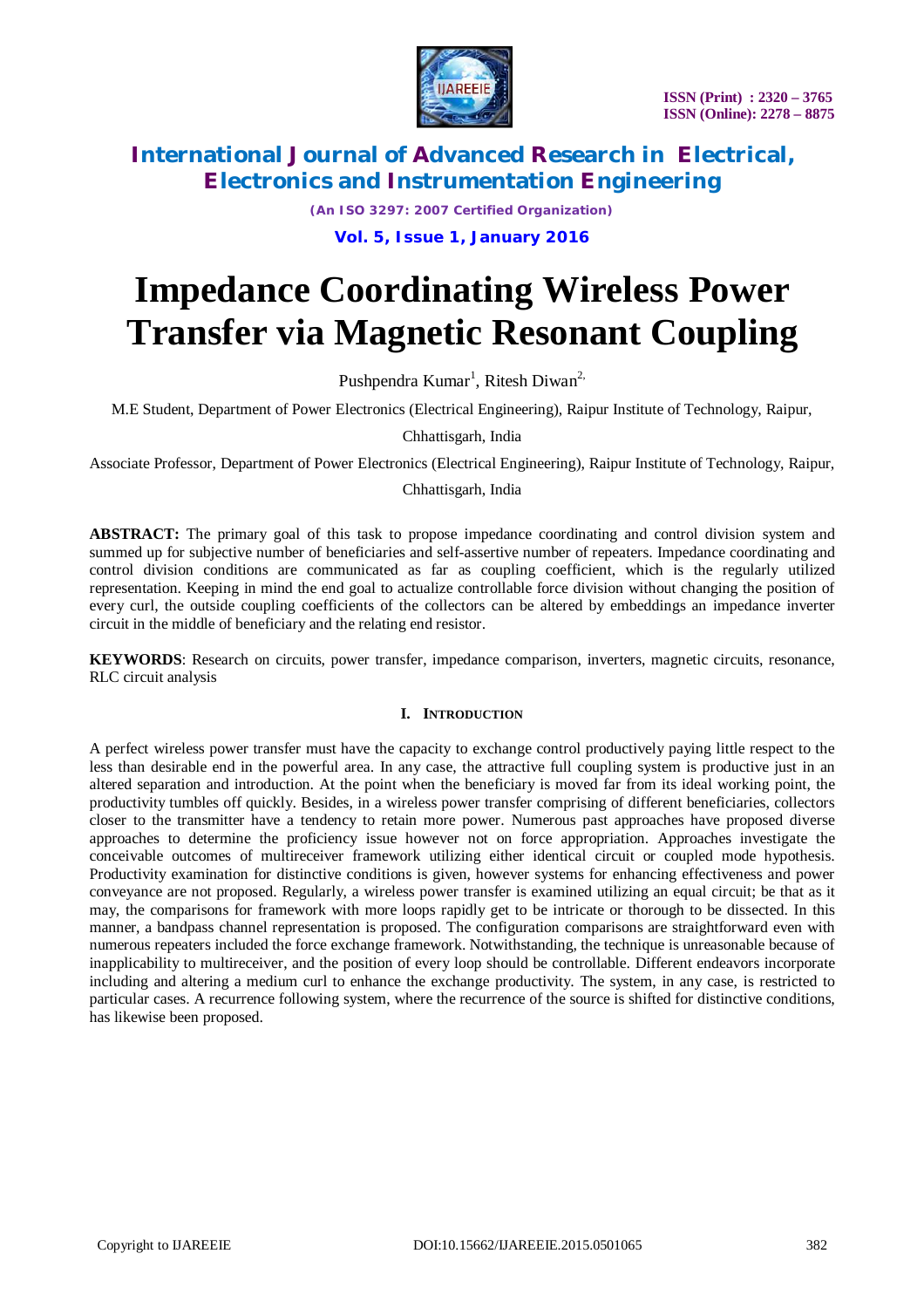

*(An ISO 3297: 2007 Certified Organization)*

**Vol. 5, Issue 1, January 2016**



**Figure.1. One End Transmitter and Receiver Wireless Power Transfer**

In pragmatic applications, the wireless power transfer ought to stay inside an admissible mechanical, investigative, and therapeutic band which is limited. Along these lines, tuning recurrence is not a practical system for wireless power transfer. In impedance coordinating circuit is embedded in the transmitter side taking into account a comparable circuit model. Exchange proficiency is advanced paying little respect to the less than desirable end. In any case, controllable force circulation is unrealistic utilizing this strategy. In a multireceiver framework the exchange effectiveness is critical as well as the force conveyance among the recipients. Power circulation relies on upon both burden impedance and relative positions of collectors to the transmitter. Expecting indistinguishable burdens joined with every beneficiary, the recipient closest to the transmitter has a tendency to retain the vast majority of the force while the uttermost collector may not acquire enough to work legitimately. In this system, a technique for impedance coordinating and controllable force division for a 13.56-MHz framework is proposed. The outline mathematical statements are inferred and after that summed up for subjective number of beneficiaries and self-assertive number of repeaters. Reproductions utilizing LTspice and investigations are performed to approve the new technique.

### **A. Impedance Inverter**

An impedance inverter is a kind of circuit which has information impedance contrarily relative to the impedance joined at the flip side. There are numerous applications and numerous sorts of impedance inverter. In this system, an impedance inverter is utilized to speak to the coupling in the middle of loops and impedance change. Consider the identical circuit of one-transmitter and one collector remote force move appeared in Fig. 1. While coupling quality, k11 is communicated in common inductance terms; the identical circuit can be redrawn into Fig. 2.



**Figure.2. Impedance Inverter as Coupling Strength Representation**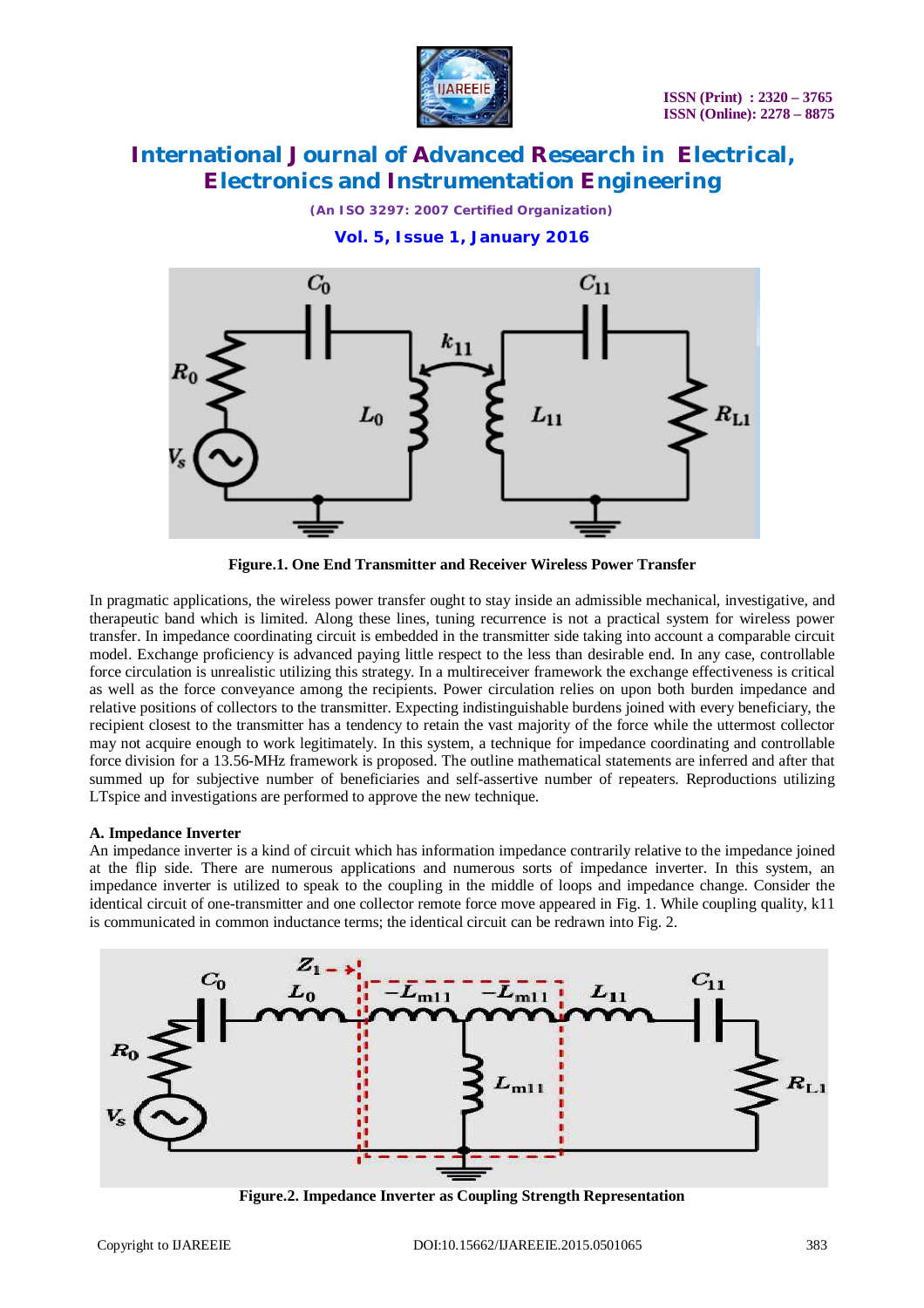

*(An ISO 3297: 2007 Certified Organization)*

### **Vol. 5, Issue 1, January 2016**

#### **B. System with Repeaters**

Albeit wireless power transfer by means of attractive resonant coupling can transmit control all the more effectively contrasted with incitement strategy, the transmittable separation is still restricted to a couple meters. This extent is extendable utilizing repeater curls.



**Figure.3. Impedance Inverter for Impedance Transformation**

Be that as it may, when more curls are included into the framework, existing identical circuit mathematical statements get to be entangled. Paper resorts to hunt calculations, and utilizes a PC helped plan. The bandpass channel outline technique is straightforward yet illogical because of stringent conditions applied by bandpass channel mathematical statements. In this paper power division routines as well as another impedance coordinating strategy for wireless power transfer with repeaters are proposed. The new technique consolidates the upsides of both existing comparable circuit and bandpass channel system.

### **C. Extension Work**

The future, the model can likewise be changed with multi collector framework to build the utilization at the recipient side. The quantity of reverberation recipients likewise create more prominent attractive field which is then given to the heap. It holds the considerable potential to control huge apparatus like eliminating so as to control engines and charging electric autos the links utilized for controlling or charging and afterward a DC/DC converter will be actualized at the collector for charging voltage load, for example, batteries and super capacitors and power control if the vehicle goes somewhat off track.



**Figure.4. Equivalent circuit for wireless power transfer with repeater**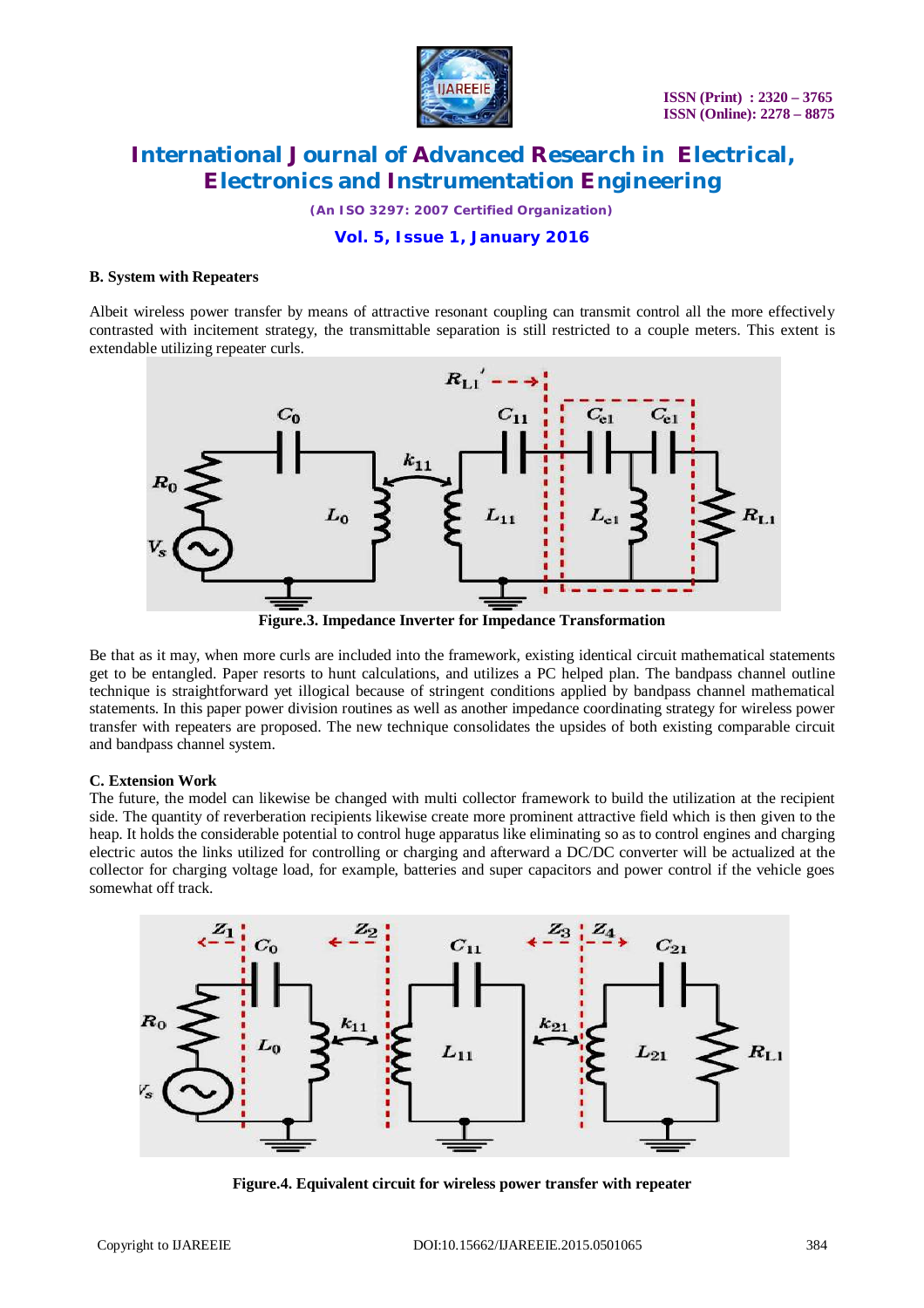

*(An ISO 3297: 2007 Certified Organization)*

### **Vol. 5, Issue 1, January 2016**

### **D. Existing System**

In the past examination have proposed distinctive approaches to determine the effectiveness issue however not on force circulation. Which are investigate the potential outcomes of multi beneficiary framework utilizing either proportional circuit or coupled mode hypothesis . Productivity examination for diverse conditions is given, however techniques for enhancing effectiveness and power dissemination are not proposed. Frequently, a wireless power transfer is dissected utilizing a proportional circuit.

### *DISADVANTAGES*:

- $\checkmark$  Power transmission range is low<br> $\checkmark$  Power misfortunes high
- $\checkmark$  Power misfortunes high
- Low load effectiveness

#### **E. Proposed System**

In this proposed framework, offers a straightforward and quick count technique for impedance coordinating and control division for wireless power transfer comprising of various repeaters and beneficiaries. In genuine usage, on the other hand, careful component values don't exist. A Monte Carlo reproduction is performed to examine the affectability of the proposed system toward part varieties. In this framework power division routines as well as another impedance coordinating system for wireless power transfer with repeaters is proposed. This proposed technique consolidates the upsides of both existing comparable circuit and band pass channel strategy.

### *ADVANTAGES:*

- Transmitting range is high contrast with past techniques
- Power enhancement included

#### **II. RELATED WORK**

In "Analysis, experimental results, and range adaptation of magnetically coupled resonators for wireless power transfer [1]", the authors "A. P. Sample, D. A. Meyer, and J. R. Smith" Quoted as: Wireless power technology offers the promise of cutting the last cord, allowing users to seamlessly recharge mobile devices as easily as data are transmitted through the air. Initial work on the use of magnetically coupled resonators for this purpose has shown promising results. We present new analysis that yields critical insight into the design of practical systems, including the introduction of key figures of merit that can be used to compare systems with vastly different geometries and operating conditions. A circuit model is presented along with a derivation of key system concepts, such as frequency splitting, the maximum operating distance (critical coupling), and the behavior of the system as it becomes undercoupled. This theoretical model is validated against measured data and shows an excellent average coefficient of determination of 0.9875. An adaptive frequency tuning technique is demonstrated, which compensates for efficiency variations encountered when the transmitter-to-receiver distance and/or orientation are varied. The method demonstrated in this paper allows a fixed-load receiver to be moved to nearly any position and/or orientation within the range of the transmitter and still achieve a near-constant efficiency of over 70% for a range of 0-70 cm.

In "Novel band-pass filter model for multi-receiver wireless power transfer via magnetic resonance coupling and power division [2]", the authors "K. E. Koh, T. C. Beh, T. Imura, and Y. Hori" Quoted as: Recently medium range wireless power transfer had been extensively researched for applications such as consumer electronics products, portable devices, robotics and electric vehicles. Coupled-mode theory and equivalent circuit model representations are the more recognized models used to describe and design the system mathematically. Band-pass filter model is relatively new, using this model the physical wireless power transfer system is representable in relatively simpler equations compared to coupled-mode theory and equivalent circuit model. Methodology for multi-receiver is derived using band-pass filter model and impedance matching is achieved. Newly proposed methodology allows controllable power division among receivers. Controllable power division is a very important feature for an effective wireless power transfer system in real applications. When powering multiple devices, the devices nearer to the transmitter tend to absorb more power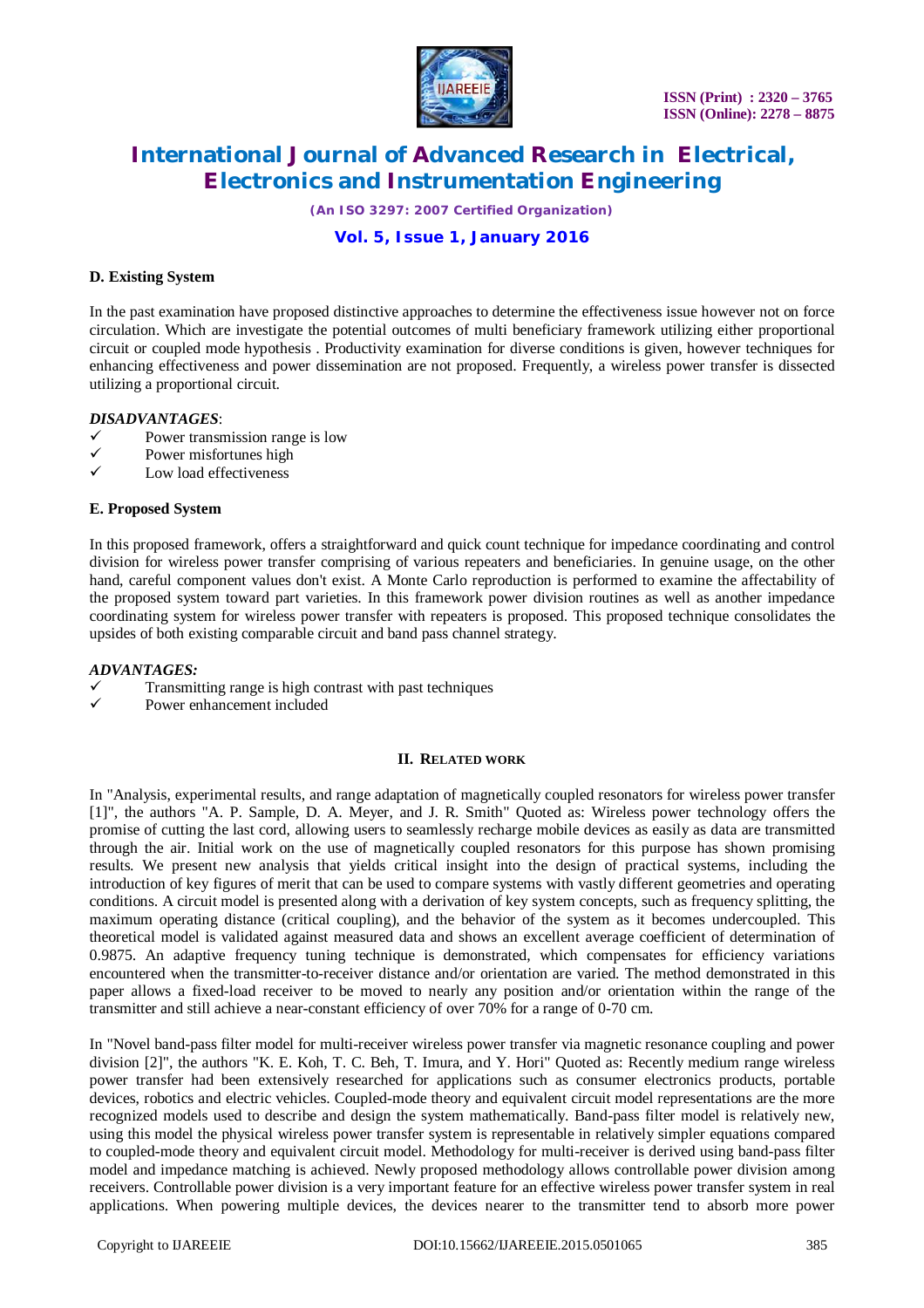

*(An ISO 3297: 2007 Certified Organization)*

### **Vol. 5, Issue 1, January 2016**

compared to the farther devices, past literature had never addressed this issue of wireless power transfer system. With this new methodology, not only impedance matching is achieved, but also the ratio of power delivered to each receiver end is controllable.

In "Magnetic resonant coupling as a potential means for wireless power transfer to multiple small receivers [3]", the authors "B. L. Cannon, J. F. Hoburg, D. D. Stancil, and S. C. Goldstein" Quoted as: Wireless power transfer via magnetic resonant coupling is experimentally demonstrated in a system with a large source coil and either one or two small receivers. Resonance between source and load coils is achieved with lumped capacitors terminating the coils. A circuit model is developed to describe the system with a single receiver, and extended to describe the system with two receivers. With parameter values chosen to obtain good fits, the circuit models yield transfer frequency responses that are in good agreement with experimental measurements over a range of frequencies that span the resonance. Resonant frequency splitting is observed experimentally and described theoretically for the multiple receiver system. In the single receiver system at resonance, more than 50% of the power that is supplied by the actual source is delivered to the load. In a multiple receiver system, a means for tracking frequency shifts and continuously retuning the lumped capacitances that terminate each receiver coil so as to maximize efficiency is a key issue for future work.

In "Simultaneous mid-range power transfer to multiple devices [4]", the authors Quoted as: Electromagnetic resonators strongly coupled through their near-fields [A. Karalis, J. D. Joannopoulos, and M. Soljačić, Ann. Phys.323, 34 (2008); A. Kurs, A. Karalis, R. Moffatt, J. D. Joannopoulos, P. Fisher, and M. Soljačić, Science317, 83 (2007)] are able to achieve efficient wireless power transfer from a source to a device separated by distances multiple times larger than the characteristic sizes of the resonators. This midrange approach is therefore suitable for remotely powering several devices from a single source. We explore the effect of adding multiple devices on the tuning and overall efficiency of the power transfer, and demonstrate this scheme experimentally for the case of coupling objects of different sizes: a large source (1 m2 in area) powering two smaller devices (each  $\simeq 0.07$  m2 in area).

In "Analysis of wireless energy transfer to multiple devices using CMT [5]", the authors "J. W. Kim, C. Son, D. H. Kim, K. H. Kim, and Y. J. Park" Quoted as: In this paper, characteristics of wireless energy transfer to multiple devices is presented. Using the coupled mode theory (CMT), coupling behavior of resonant coils is analyzed, by assuming that resonant coils between devices are independent. Maximum efficiency of energy transfer to resonant coils of devices and time for the maximum energy transfer are obtained. It is shown that the energy transfer to each device is divided with the rate of the square of the coupling coefficient. It is also shown that the number of devices should be decided carefully to design the wireless energy transfer system since total efficiency is likely to be saturated despite devices increasing. For verification, an equivalent circuit model is derived and using the model, reflection and transmission are simulated. Theoretical results are compared with simulated ones.

### **III.BLOCK DIAGRAM**



**Figure.5. Block Diagram**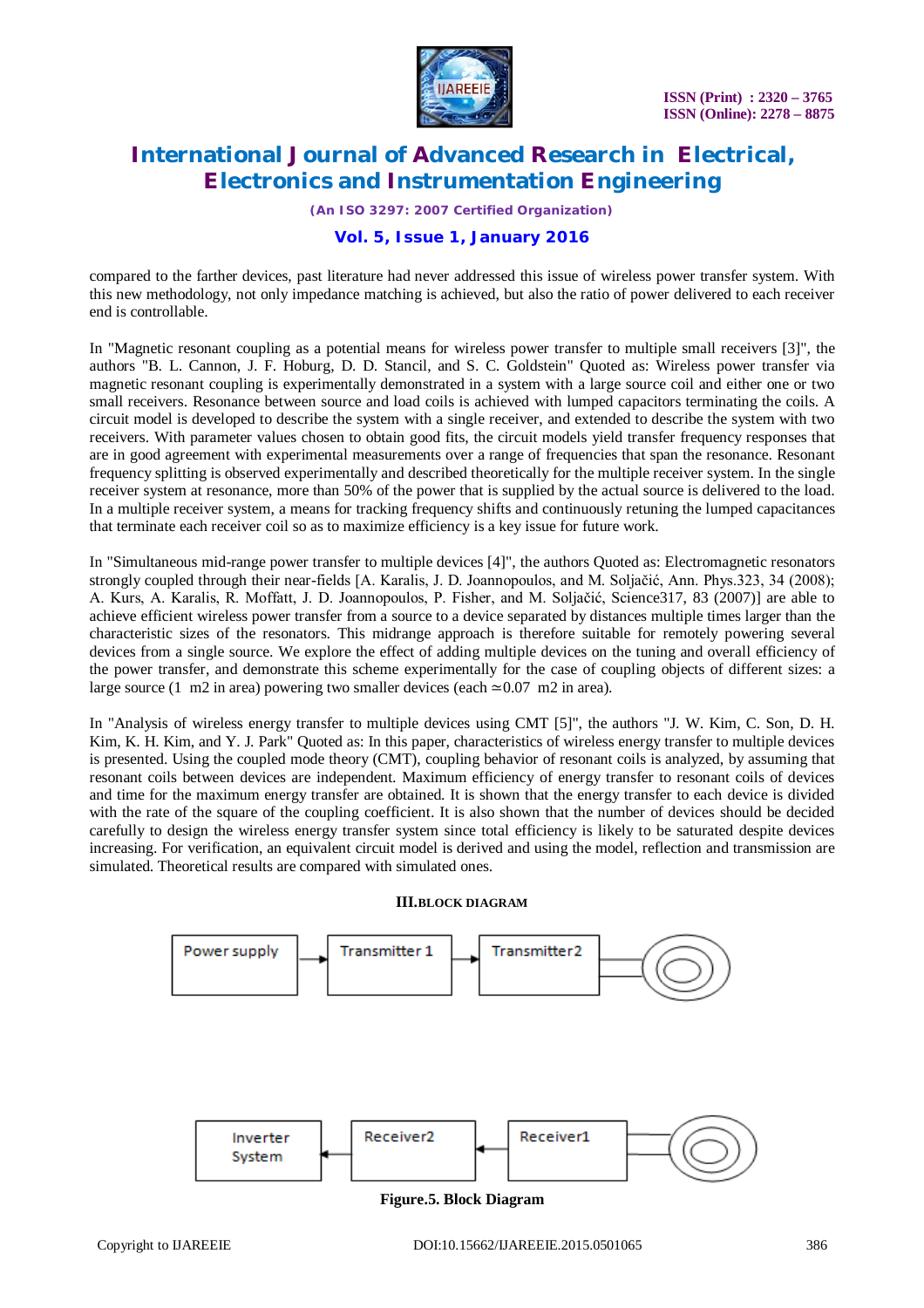

*(An ISO 3297: 2007 Certified Organization)*

### **Vol. 5, Issue 1, January 2016**

**IV.CIRCUIT DIAGRAM**



**Figure.6. Circuit Diagram**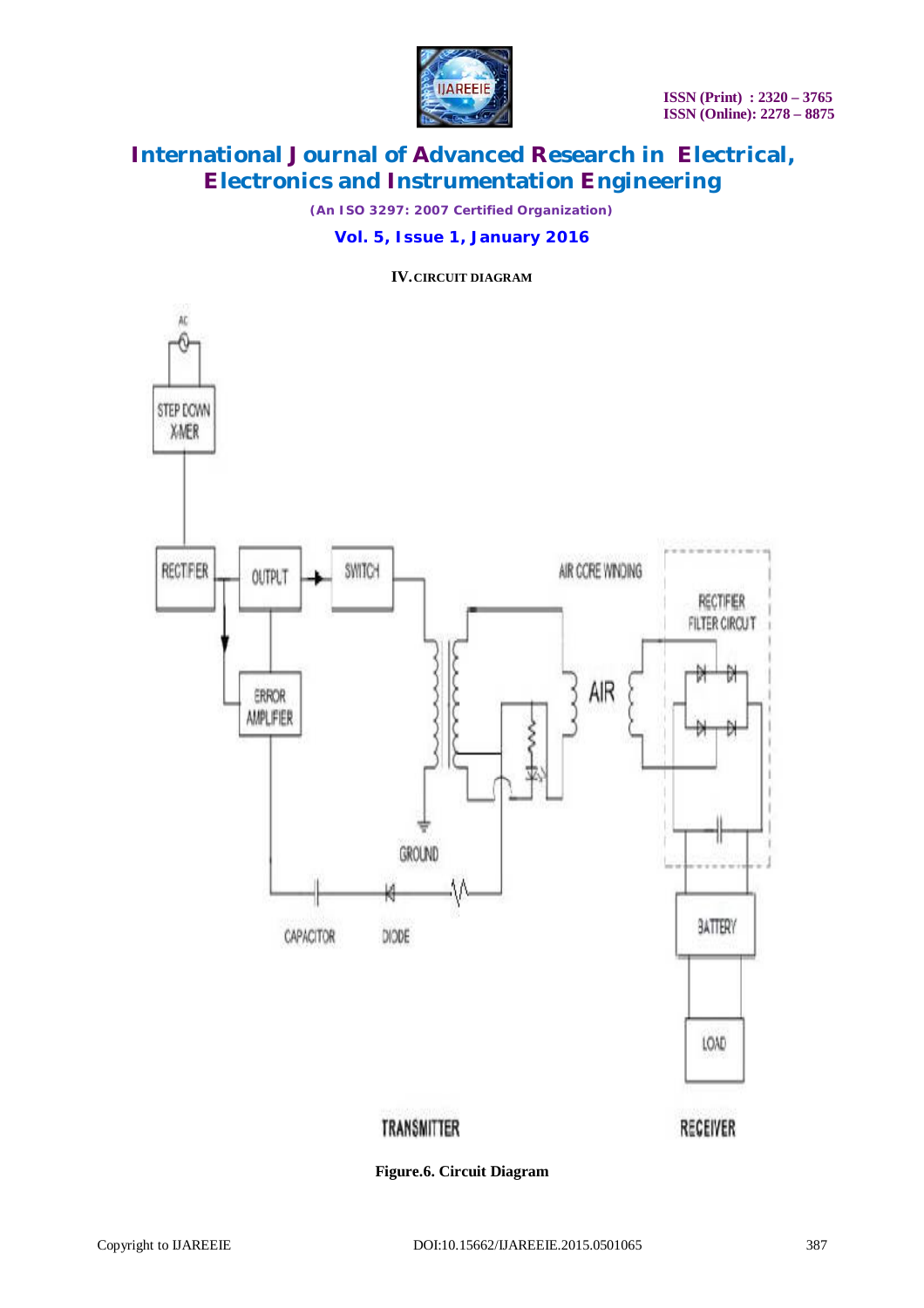

*(An ISO 3297: 2007 Certified Organization)*

### **Vol. 5, Issue 1, January 2016**

### **V. EXPERIMENTAL RESULTS**



### **Figure.7. Overall Design**



**Figure.8. Transmitter End-Detailed View**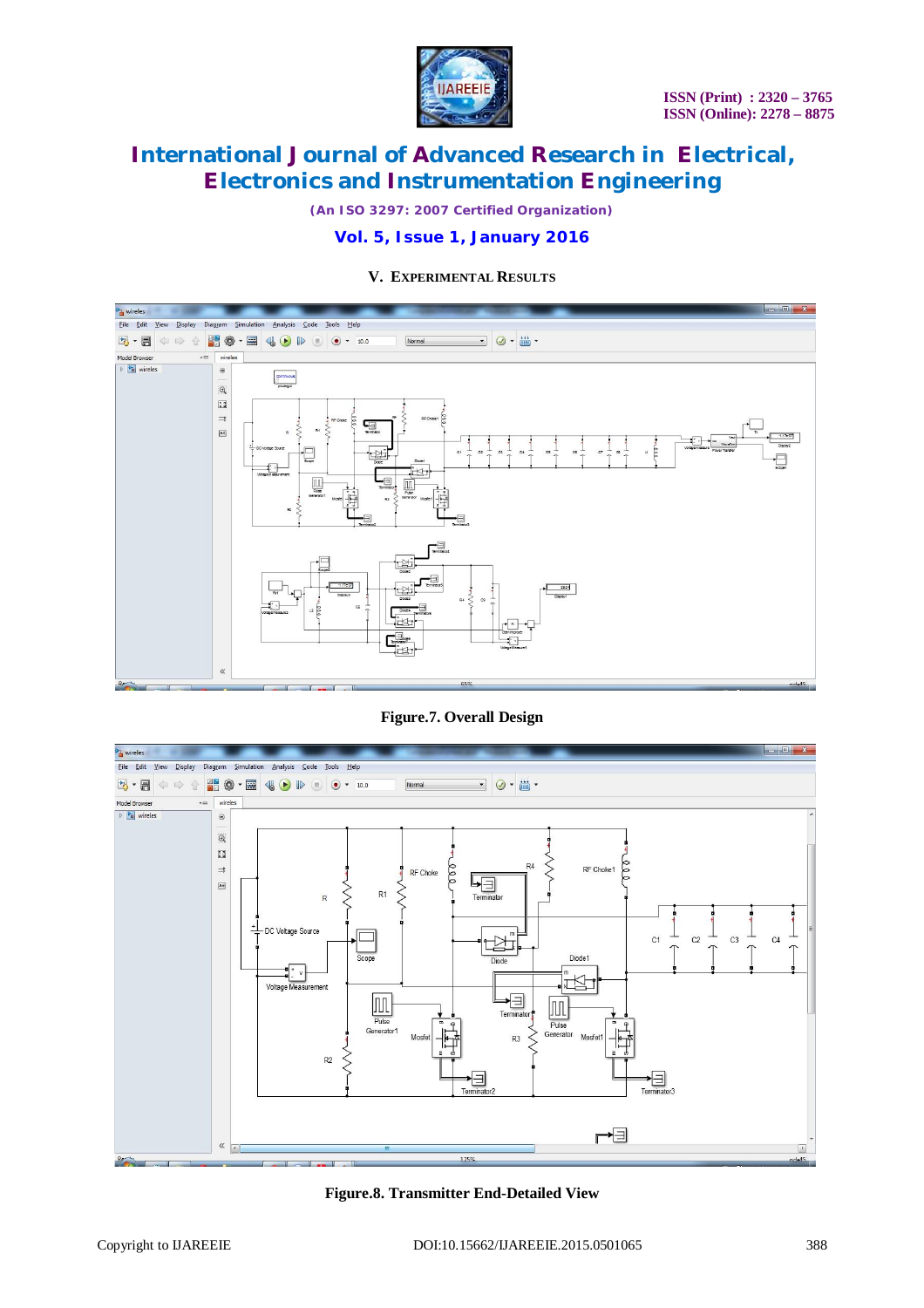

*(An ISO 3297: 2007 Certified Organization)*

## **Vol. 5, Issue 1, January 2016**



**Figure.9. Receiver End - Detailed View**



**Figure.10. Frequency Output**